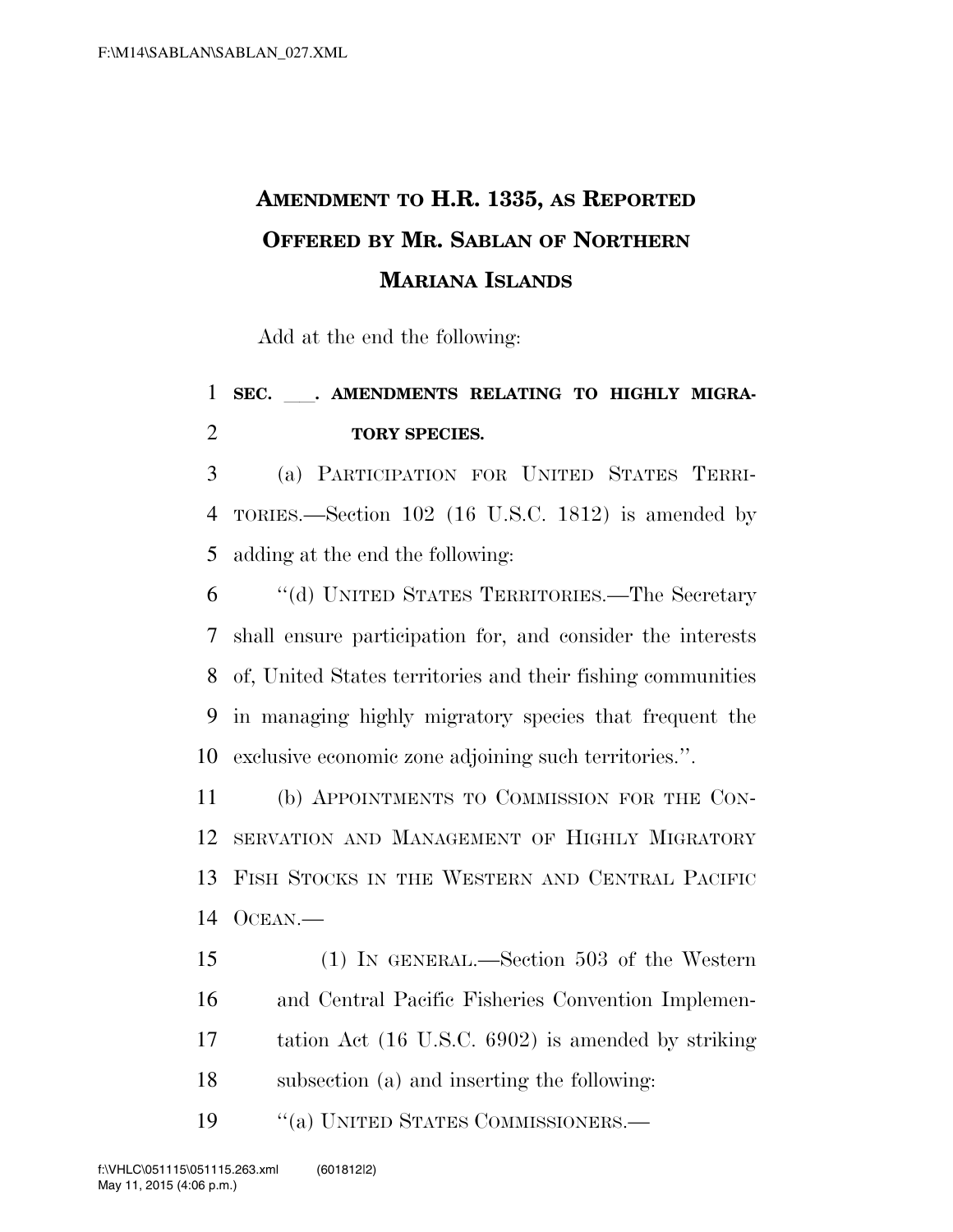| $\mathbf{1}$   | "(1) IN GENERAL.—The United States shall be         |
|----------------|-----------------------------------------------------|
| $\overline{2}$ | represented on the Commission by 5 United States    |
| 3              | Commissioners. The President shall appoint individ- |
| $\overline{4}$ | uals to serve on the Commission at the pleasure of  |
| 5              | the President. In making the appointments, the      |
| 6              | President shall select Commissioners from among in- |
| 7              | dividuals who are knowledgeable or experienced con- |
| 8              | cerning highly migratory fish stocks in the Western |
| 9              | and Central Pacific Ocean.                          |
| 10             | "(2) REQUIRED APPOINTMENTS.—Of the Com-             |
| 11             | missioners appointed under paragraph $(1)$ —        |
| 12             | $\lq\lq$ one shall be an officer or employee of     |
| 13             | the Department of Commerce;                         |
| 14             | $\lq\lq$ one shall be the chairman or another       |
| 15             | member of the Western Pacific Fishery Man-          |
| 16             | agement Council;                                    |
| 17             | $\lq\lq$ (C) one shall be the chairman or another   |
| 18             | member of the Pacific Fishery Management            |
| 19             | Council; and                                        |
| 20             | $\lq\lq$ (D) one shall be a resident of American    |
| 21             | Samoa, Guam, or the Commonwealth of the             |
| 22             | Northern Mariana Islands who is not a member        |
| 23             | of the Western Pacific Fishery Management           |
| 24             | Council.                                            |
| 25             | $\cdot\cdot(3)$ TERMS.—                             |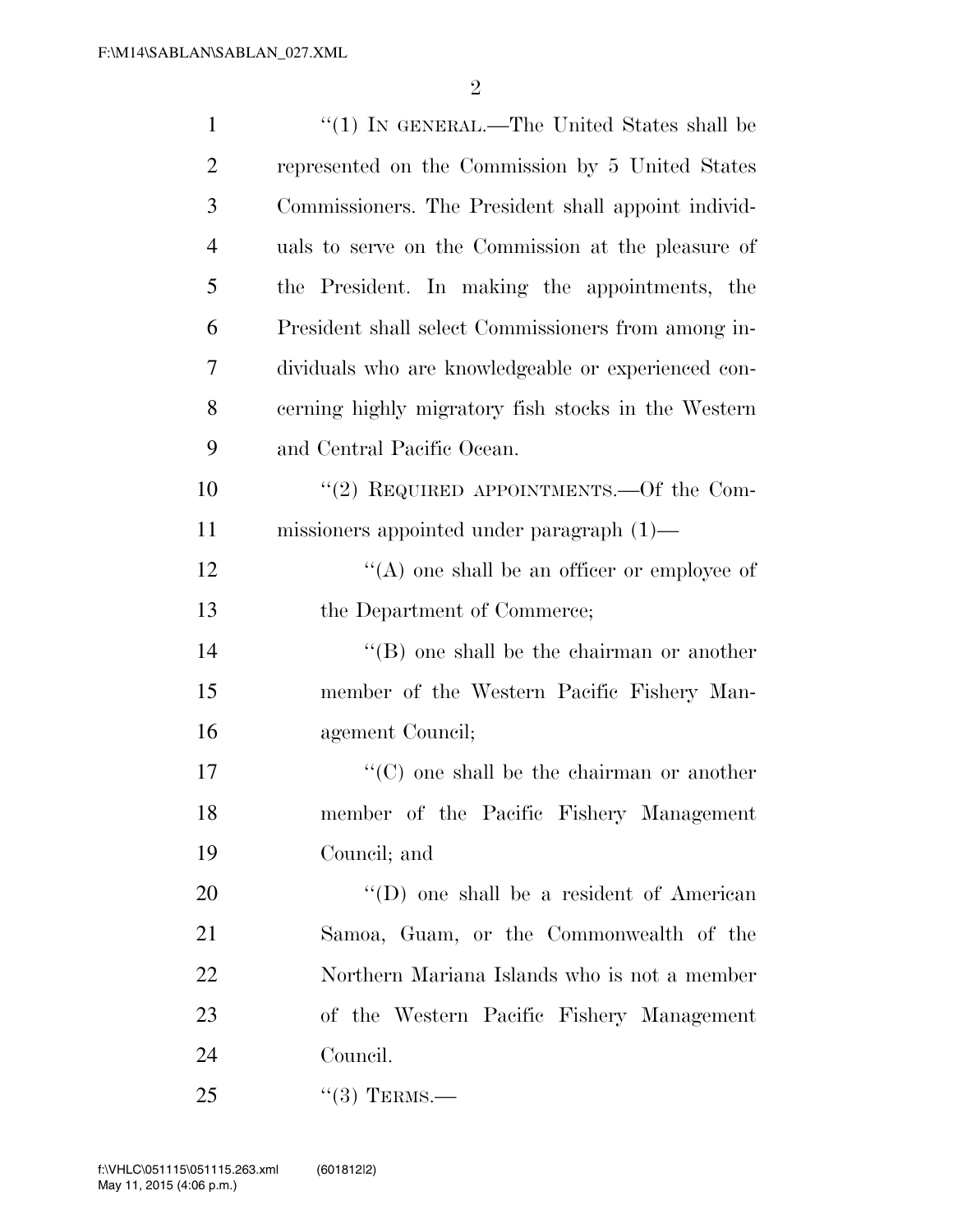|                | 3                                                |
|----------------|--------------------------------------------------|
| $\mathbf{1}$   | "(A) IN GENERAL.—The term of a Com-              |
| $\overline{2}$ | missioner shall be 3 years.                      |
| 3              | "(B) COUNCIL APPOINTEES.—A Commis-               |
| $\overline{4}$ | sioner who is appointed as a member of the Pa-   |
| 5              | cific Fishery Management Council or Western      |
| 6              | Pacific Fishery Management Council and whose     |
| 7              | term on that Council ends during his or her      |
| 8              | term as Commissioner may complete the cur-       |
| 9              | rent term as Commissioner but shall not be eli-  |
| 10             | gible for reappointment.                         |
| 11             | "(C) LIMIT ON CONSECUTIVE TERMS.—An              |
| 12             | individual appointed under paragraph (1) shall   |
| 13             | not be eligible to serve more than 2 consecutive |
| 14             | terms as a Commissioner.                         |
| 15             | ROTATION OF TERRITORIAL<br>$\lq\lq (D)$<br>$AP-$ |
| 16             | POINTMENTS.—Appointments under paragraph         |
| 17             | $(2)(D)$ shall be rotated among residents of     |
| 18             | American Samoa, Guam, and the Northern           |

of such territories.

21 "(4) CHAIRMAN.—The United States Commis- sioners may adopt such rules of procedure as they find necessary and to select a chairman from among such Commissioners who are officers or employees of the United States Government.''.

Mariana Islands to ensure equal representation